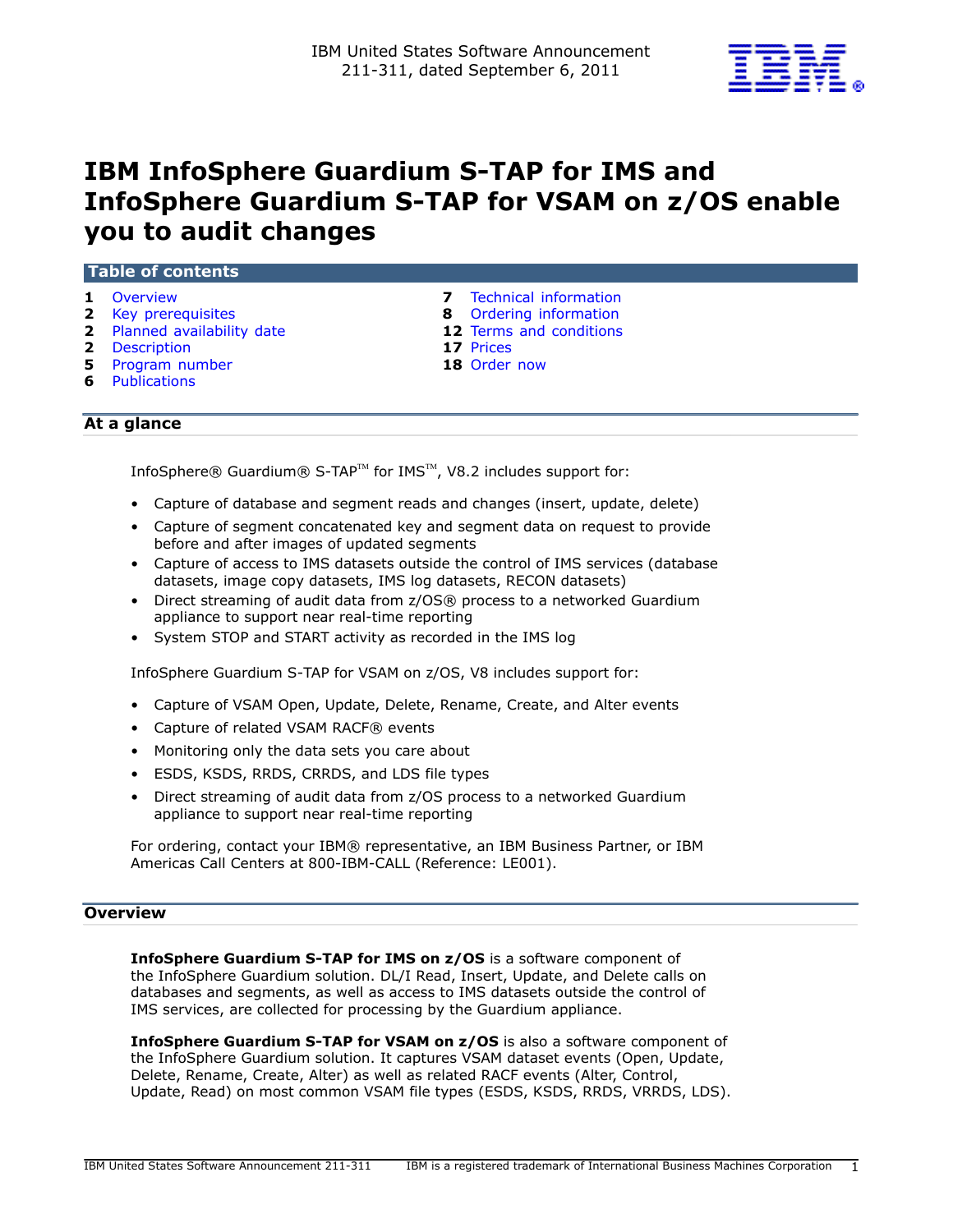Both InfoSphere Guardium S-TAP for IMS and Guardium S-TAP for VSAM send information specified by user-defined audit policies to an InfoSphere Guardium Collector for z/OS appliance.

You can employ both solutions independently in the mainframe environment only, or integrate them with other InfoSphere Guardium database security and monitoring components across the enterprise to enable a more secure centralized audit repository and management point.

For more information on the IBM InfoSphere Guardium family of products, visit

<http://www.ibm.com/software/data/guardium/>

#### <span id="page-1-0"></span>Key prerequisites

#### For InfoSphere Guardium S-TAP for z/OS for VSAM

z/OS 1.10 (5694-A01), or later

#### For InfoSphere Guardium S-TAP for z/OS for IMS

- z/OS 1.10 (5694-A01), or later
- One of the following IMS versions:
	- IMS 9 for z/OS (5655-J38)
	- IMS 10 for z/OS (5635-A01)
	- IMS 11 for z/OS (5635-A02)

## <span id="page-1-1"></span>Planned availability date

September 9, 2011

# <span id="page-1-2"></span>**Description**

The InfoSphere Guardium appliance is a simple, robust solution for preventing data leaks from databases and files, helping to ensure the integrity of information in the data center and automating compliance controls. It provides a scalable platform, intended to enable continuous monitoring of heterogeneous database and document sharing infrastructures, as well as enforcement of your policies for sensitive data access enterprise-wide. Designed to be a secure, centralized audit repository combined with an integrated compliance workflow automation application, the appliance is intended to streamline compliance validation activities across a wide variety of mandates.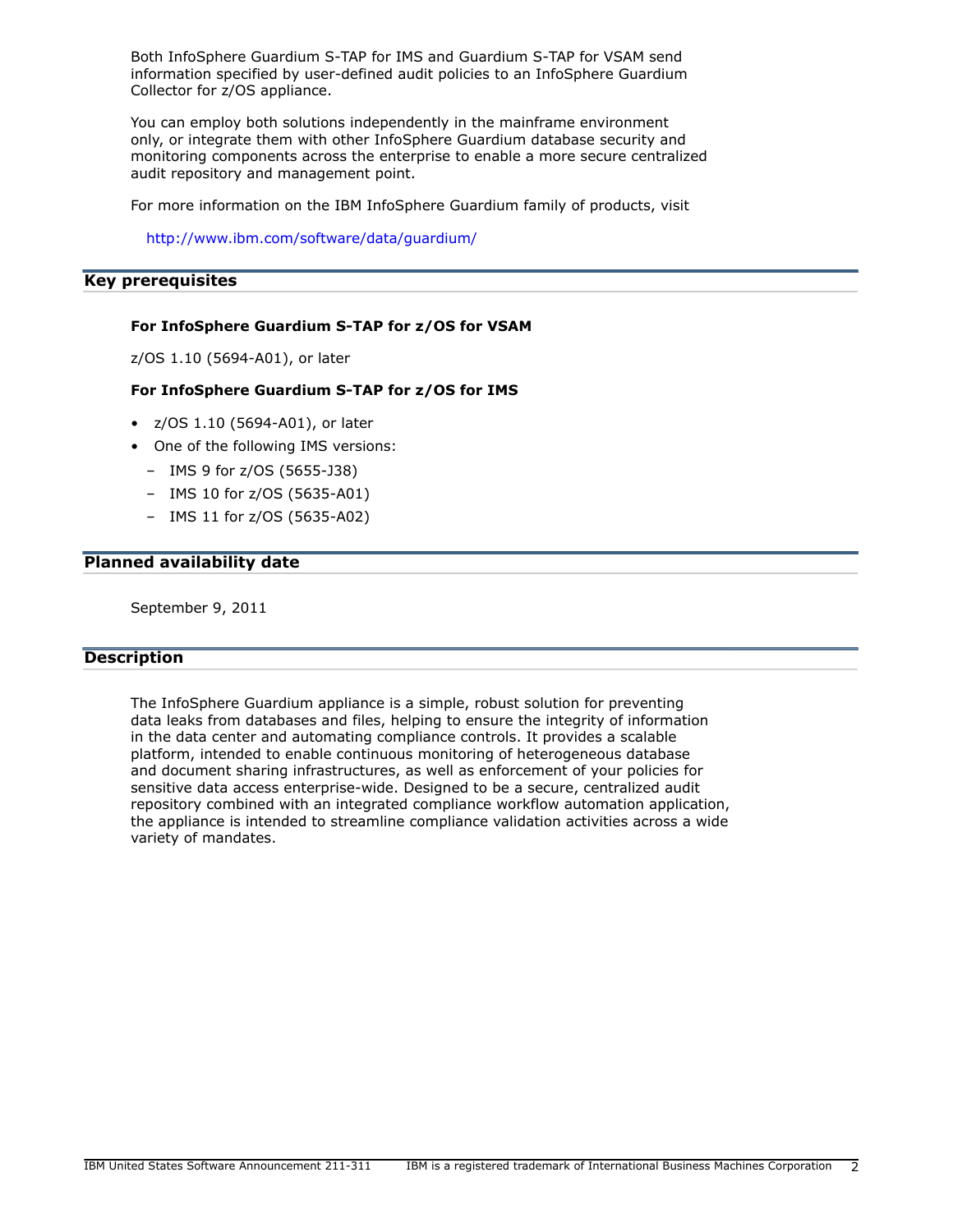

The InfoSphere Guardium appliance's architecture enables users to select the modules appropriate for their immediate needs, adding additional modules as requirements grow and change. Available modules include:

- Database Activity Monitor
- Central Manager and Aggregator Application
- Database Vulnerability Assessment Application
- Database Protection Knowledge Base
- Configuration Audit System Application
- Data-Level Access Control
- Enterprise Integrator
- Application End-User Identifier
- Sensitive Data Finder Application
- Advanced Compliance Workflow Application
- Entitlement Reports Applications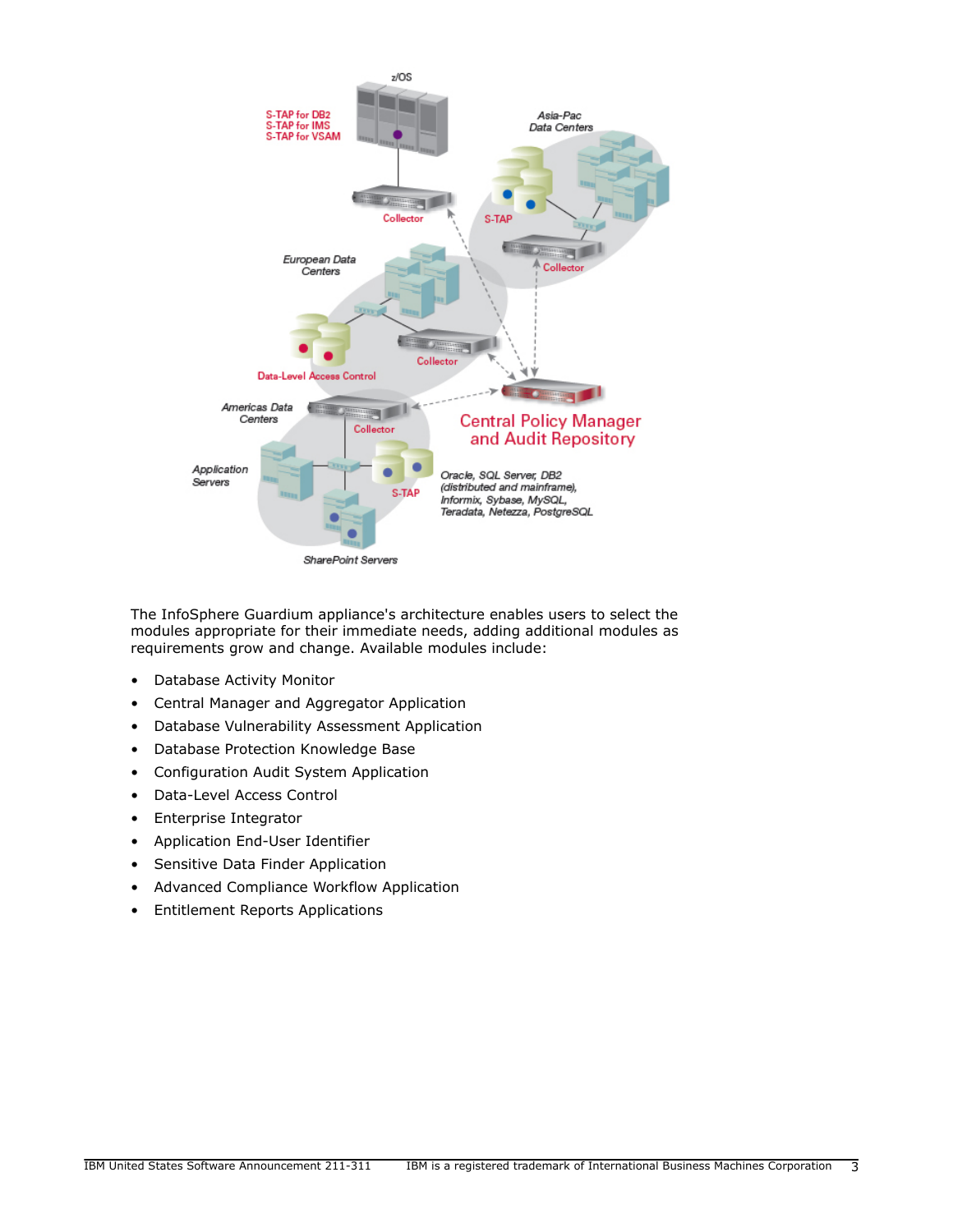

The InfoSphere Guardium appliance is intended to address the entire database security and compliance life cycle with a unified web console, back-end data store, and workflow automation system, helping enable you to:

- Locate and classify sensitive information in corporate databases
- Assess database vulnerabilities and configuration flaws
- Ensure configurations are locked down after recommended changes are implemented
- Provide high visibility and granularity into all database transactions -- across all supported platforms and protocols -- with an audit trail that supports separation of duties and that is designed to be secure and tamper-proof.
- Track activities on major file sharing platforms like Microsoft<sup>TM</sup> SharePoint
- Monitor and enforce your policies for sensitive data access, privileged user actions, change control, application user activities, and security exceptions such as failed logins
- Automate the entire compliance auditing process -- including report distribution to oversight teams, sign-offs and escalations with preconfigured reports for SOX, PCI DSS, and data privacy
- Create a single, centralized audit repository for enterprise-wide compliance reporting, performance optimization, investigations, and forensics
- Easily scale from safeguarding a single database to protecting thousands of databases in distributed data centers around the world

## Accessibility by people with disabilities

A US Section 508 Voluntary Product Accessibility Template (VPAT) containing details on accessibility compliance can be requested at

#### [http://www.ibm.com/able/product\\_accessibility/index.html](http://www.ibm.com/able/product_accessibility/index.html)

# Value Unit-based pricing

Value Unit pricing for eligible IBM System z® IBM International Program License Agreement (IPLA) programs enables a lower cost of incremental growth and enterprise aggregation. Each System z IPLA product with Value Unit pricing has a single price per Value Unit and a conversion matrix, called *Value Unit Exhibit*, for converting from some designated measurement to Value Units. Most commonly, Millions of Service Units (MSUs) is the measurement designated by IBM to be converted to Value Units. Some other measurements are engines or messages.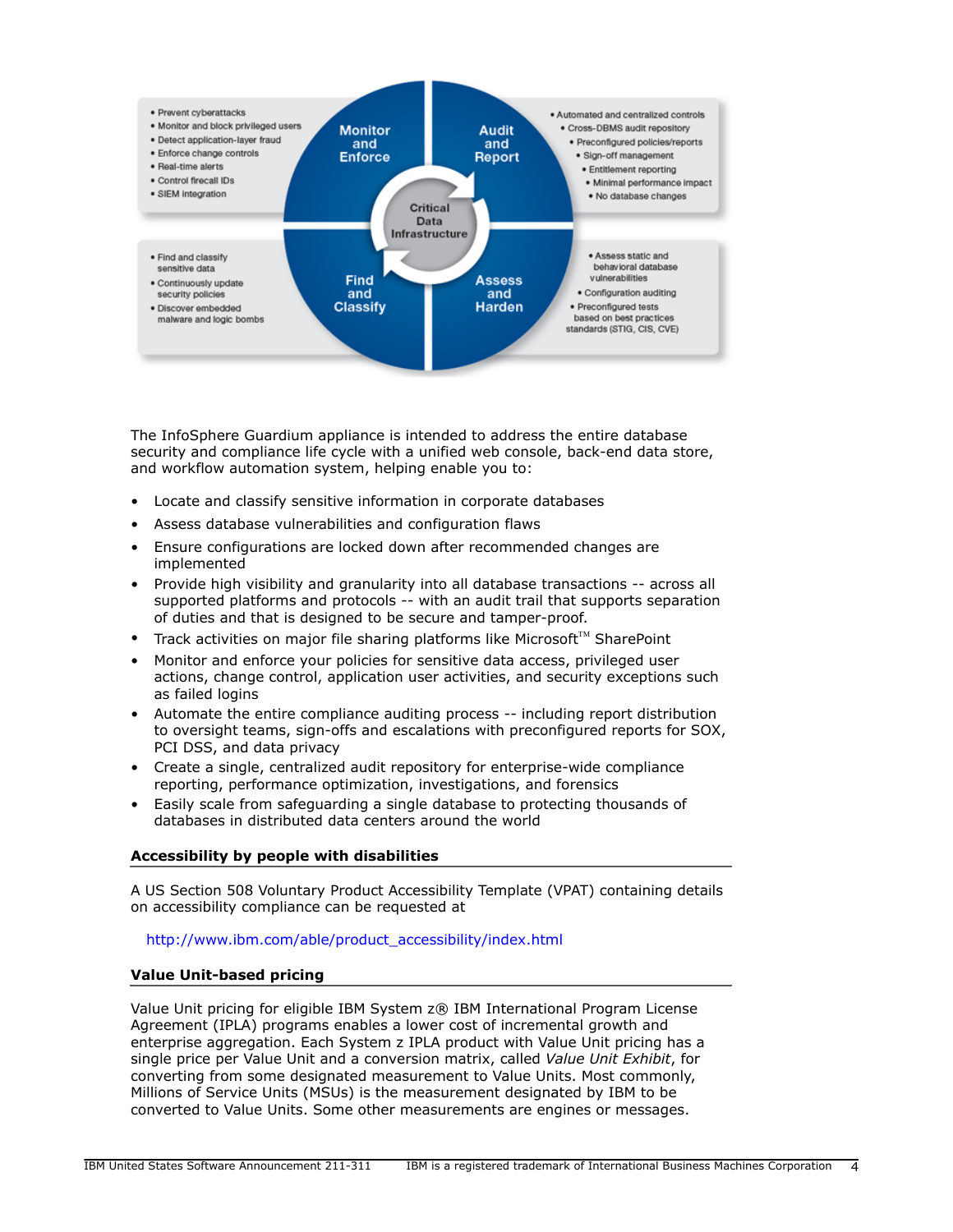Since MSUs are the most common measurement, that measurement will be used for the remainder of this description.

Value Unit pricing offers price benefits for you. For each System z IPLA program with Value Unit pricing, the quantity of that program needed to satisfy applicable IBM terms and conditions is referred to as the *required license capacity*. Each of the various Value Unit Exhibits stipulate that the larger your required license capacity, the fewer Value Units per MSU you will need. Value Unit Exhibits are uniquely identified by a three-digit code and referred to using the nomenclature VUExxx, where xxx is the three-digit code.

Subsequent acquisitions of Value Unit priced programs offer additional price benefits. The quantity of each System z IPLA program that you have acquired is referred to as *entitled license capacity*. If you want to grow your entitled license capacity for a System z IPLA program, the calculation to determine additional needed Value Units is based upon the number of Value Units already acquired.

For each System z IPLA program with Value Unit pricing, you should:

- Determine the required license capacity, in MSUs
- Aggregate the MSUs across the enterprise
- Convert the total MSUs to Value Units, using the applicable Value Unit Exhibit
- Multiply the price per Value Unit by the total number of Value Units to determine the total cost

To simplify conversion from the designated measurement to Value Units or vice versa, use the Value Unit Converter Tool. For additional information or to obtain a copy of the Value Unit Converter Tool, visit the Value Unit Converter Tool website

<http://ibm.com/zseries/swprice/vuctool>

Note that Value Units of a given product cannot be exchanged, interchanged, or aggregated with Value Units of another product.

To determine the required license capacity for the System z IPLA program you selected, refer to the [Terms and conditions](#page-11-0) section.

#### <span id="page-4-0"></span>Program number

| Program<br>number | <b>VRM</b> | Program name                                          |
|-------------------|------------|-------------------------------------------------------|
| 5655-STV          | V8.2       | InfoSphere Guardium S-TAP<br>for VSAM on z/OS         |
| $5655 - STW$      | V8.2       | InfoSphere Guardium S-TAP<br>for VSAM on z/OS S&S S&S |
| 5655-STM          | V8.2       | InfoSphere Guardium S-TAP<br>for IMS on z/OS          |
| 5655-STN          | V8.2       | InfoSphere Guardium S-TAP<br>for IMS on z/OS S&S S&S  |

#### Product identification numbers

| Program PID<br>number | Subscription and<br>Support PID number |
|-----------------------|----------------------------------------|
| $5655 - STV$          | $5655 - STW$                           |
| 5655-STM              | 5655-STN                               |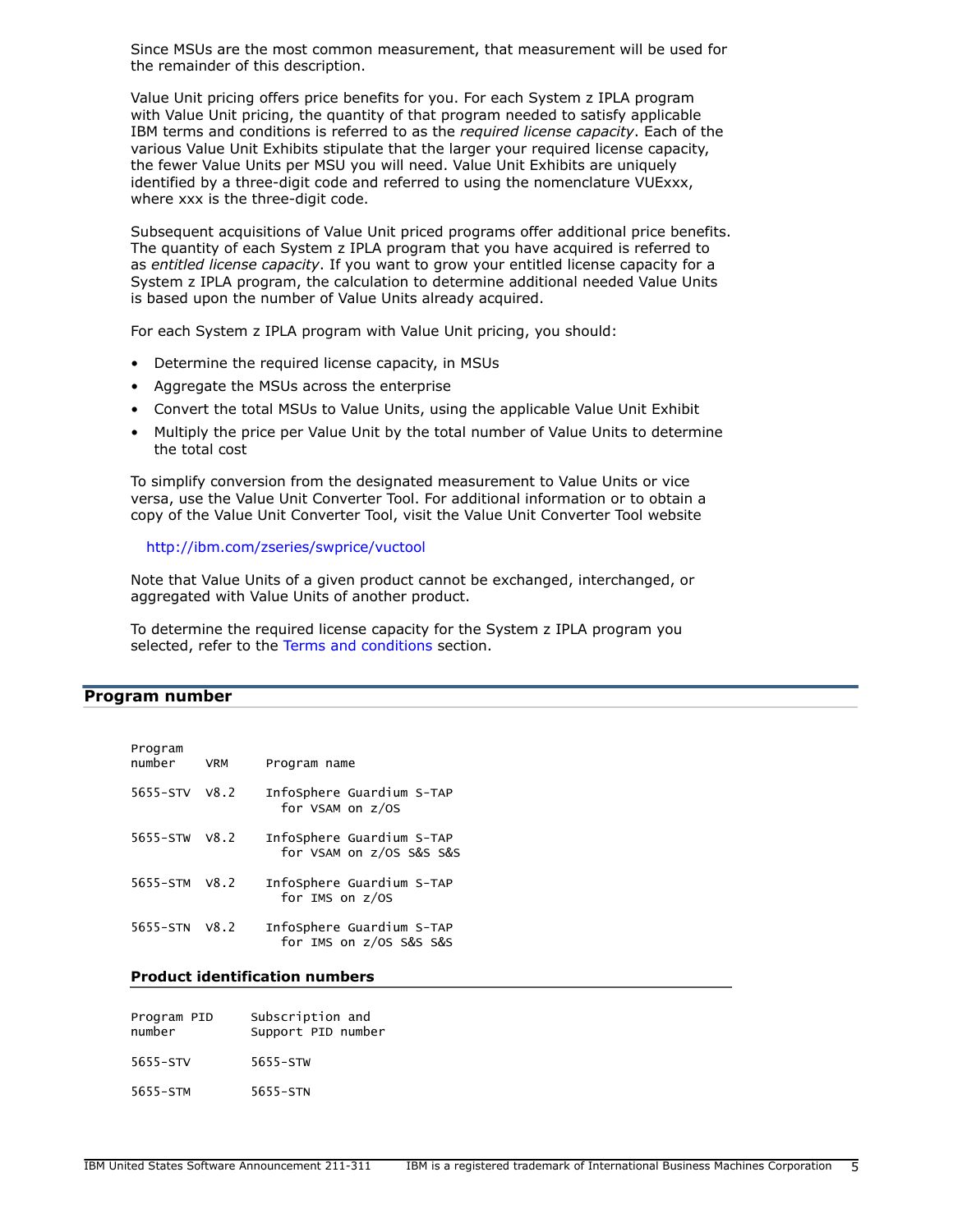Product information is available via the Offering Information website

<http://www.ibm.com/common/ssi>

#### Business Partner information

If you are a Direct Reseller - System Reseller acquiring products from IBM, you may link directly to Business Partner information for this announcement. A PartnerWorld® ID and password are required (use IBM ID).

<https://www.ibm.com/partnerworld/mem/sla.jsp?num=211-311>

## <span id="page-5-0"></span>**Publications**

The IBM Publications Center portal is at

<http://www.ibm.com/shop/publications/order>

The Publications Center is a worldwide central repository for IBM product publications and marketing material with a catalog of 70,000 items. Extensive search facilities are provided. Payment options for orders are via credit card or customer number. A large number of publications are available online in various file formats. They can all be downloaded free of charge.

The following publications are available on the IBM Publications Center. Also, one copy is shipped automatically with the basic machine-readable material.

| Title |                                                                         |               | Order number |
|-------|-------------------------------------------------------------------------|---------------|--------------|
|       | InfoSphere Guardium S-TAP on IMS<br>for z/OS, V8.2 License Information  | $GC19 - 3345$ |              |
|       | InfoSphere Guardium S-TAP on IMS<br>for z/OS, V8.2 Program Directory    | GI10-8903     |              |
|       | InfoSphere Guardium S-TAP on VSAM<br>for z/OS, V8.2 License Information | GC19-3347     |              |
|       | InfoSphere Guardium S-TAP on VSAM<br>for z/OS, V8.2 Program Directory   | GI10-8904     |              |

In addition, the following publications are available in softcopy format on the IBM Publications Center and on the InfoSphere Guardium website

<http://www.ibm.com/software/data/guardium/>

| Title                                                                 | Order number  |
|-----------------------------------------------------------------------|---------------|
| InfoSphere Guardium S-TAP on IMS<br>for z/OS, V8.2 User's Guide       | $SC19 - 3344$ |
| InfoSphere Guardium S-TAP on IMS<br>for z/OS, V8.2 Program Directory  | GI10-8903     |
| InfoSphere Guardium S-TAP on VSAM<br>for z/OS, V8.2 User's Guide      | SC19-3346     |
| InfoSphere Guardium S-TAP on VSAM<br>for z/OS, V8.2 Program Directory | GI10-8904     |

The following material also is available on the InfoSphere Guardium website: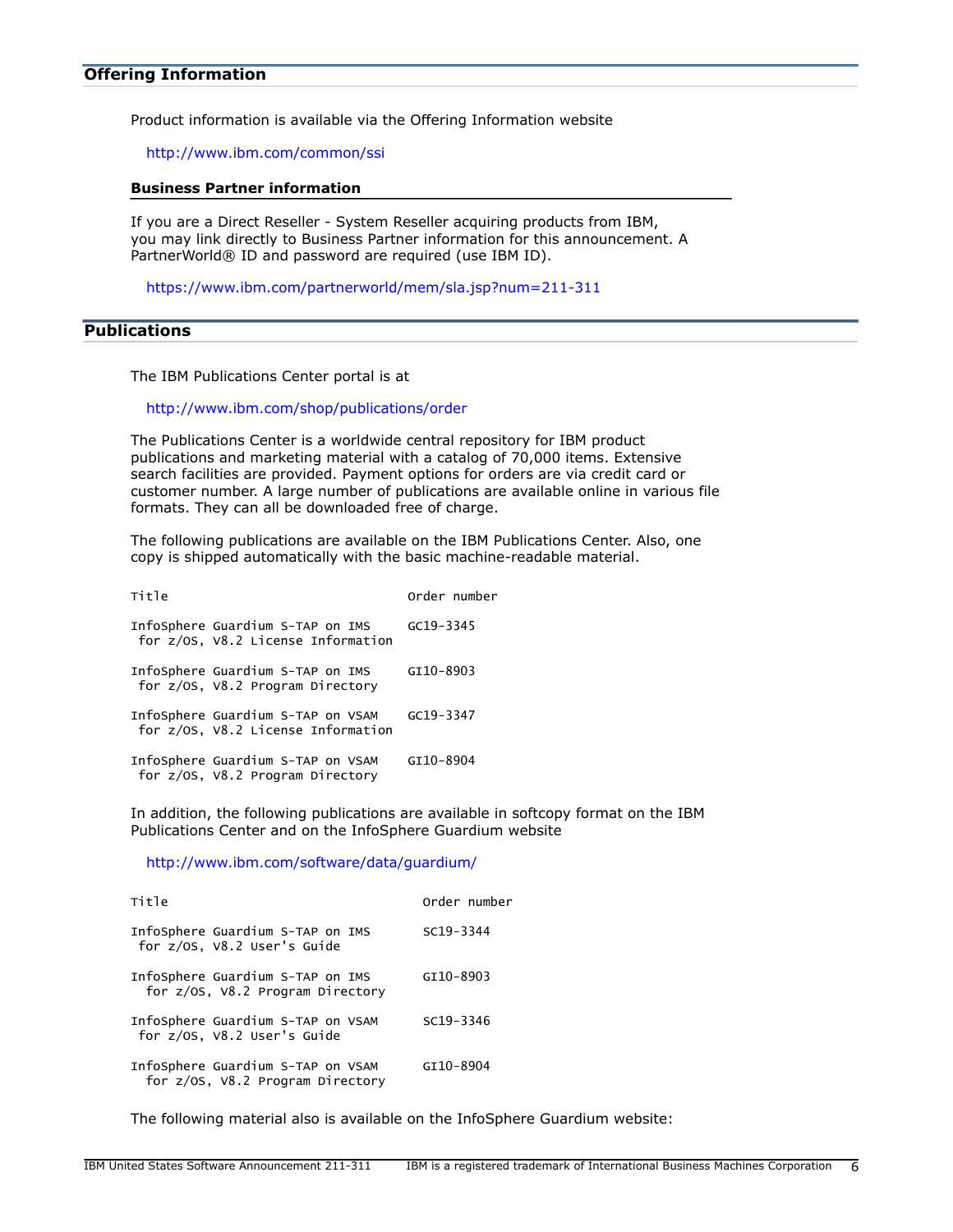- Fact sheet
- Data Sheet: InfoSphere Guardium (IMD14286-CAEN)
- Specification sheets
- User's guides
- White papers

# <span id="page-6-0"></span>Technical information

#### Specified operating environment

#### *Hardware requirements*

Refer to the [Software requirements](#page-6-1) section for the website that lists all requirements.

## <span id="page-6-1"></span>*Software requirements*

All software requirements for InfoSphere Guardium S-TAP for VSAM on z/OS V8.2 and InfoSphere Guardium S-TAP for IMS on z/OS V8.2 are available at

#### <http://www.ibm.com/support/docview.wss?uid=swg27021801>

The programs' specifications and specified operating environment information may be found in documentation accompanying the program, if available, such as a readme file, or other information published by IBM, such as an announcement letter. Documentation and other program content may be supplied only in the English language.

## Planning information

## *Packaging*

## InfoSphere Guardium S-TAP for VSAM on z/OS

- InfoSphere Guardium S-TAP for VSAM on z/OS SMP/E-installable tape
- IBM standard IPLA license (Z125-3301)
- License Information (GC19-3347)

## InfoSphere Guardium S-TAP for IMS on z/OS

- InfoSphere Guardium S-TAP for IMS on z/OS SMP/E-installable tape
- IBM standard IPLA license (Z125-3301)
- License Information (GC19-3345)

## Security, auditability, and control

The InfoSphere Guardium family of products uses the security and auditability features of the host hardware or software. The customer is responsible for evaluation, selection, and implementation of security features, administrative procedures, and appropriate controls in application systems and communication facilities.

## Software Services

IBM Software Services has the breadth, depth, and reach to manage your services needs. You can leverage the deep technical skills of our lab-based, software services team and the business consulting, project management, and infrastructure expertise of our IBM Global Services team. Also, we extend our IBM Software Services reach through IBM Business Partners to provide an extensive portfolio of capabilities.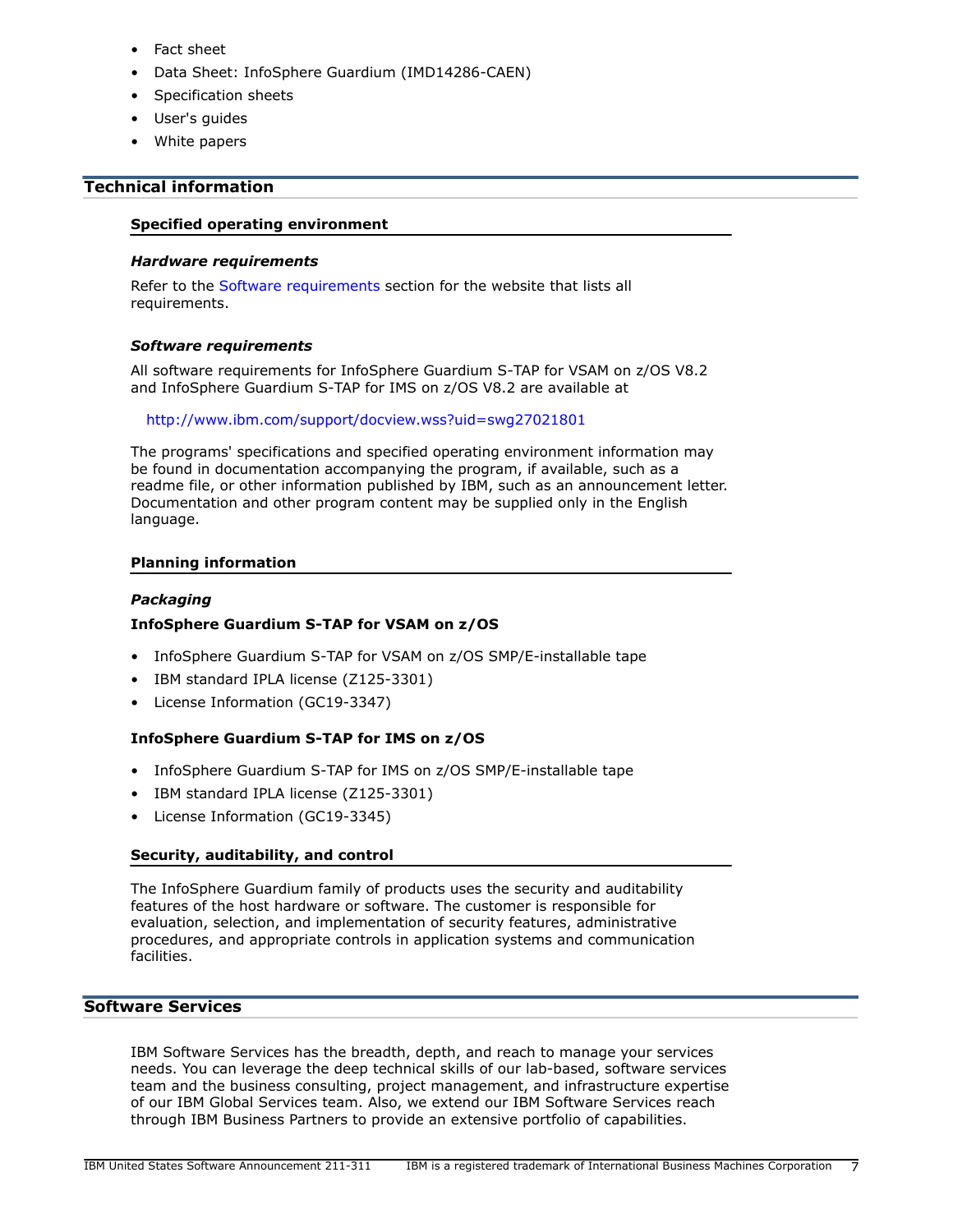Together, we provide the global reach, intellectual capital, industry insight, and technology leadership to support a wide range of critical business needs.

To learn more about IBM Software Services or to contact a Software Services sales specialist, visit

<http://www.ibm.com/software/sw-services/>

#### <span id="page-7-0"></span>Ordering information

#### *Charge metric*

Licensees of IMS Audit Management Expert for z/OS, V1.2 who are current on Software Subscription and Support (Software Maintenance) are entitled to receive InfoSphere Guardium S-TAP for IMS on z/OS, V8.2 free of charge, as indicated in the following table. Software Subscription and Support Charges will continue to apply. Licensees must have their license upgraded from the IMS Audit Management Expert product (and its corresponding Subscription and Support) to the InfoSphere Guardium S-TAP for IMS product (and its Subscription and Support) on an individual basis. Contact your IBM representative for details on the necessary steps to obtain Proof of Entitlement to the InfoSphere Guardium S-TAP for IMS product.

For more information, refer to Software Announcement [209-219,](http://www.ibm.com/common/ssi/cgi-bin/ssialias?infotype=an&subtype=ca&appname=gpateam&supplier=897&letternum=ENUS209-219) dated August 04, 2009.

| Existing IMS Audit Management        |                  |                  | Corresponding Guardium S-TAP                   |  |  |
|--------------------------------------|------------------|------------------|------------------------------------------------|--|--|
| Expert product                       |                  |                  | for IMS product                                |  |  |
| IMS Audit Management Expert          |                  |                  | InfoSphere Guardium S-TAP for                  |  |  |
| for $z/0s$ , $V1.1$ (5655-R23)       |                  |                  | for IMS on $z/OS$ , $V8.2$ (5655-STM)          |  |  |
| IMS Audit Management Expert          |                  |                  | InfoSphere Guardium S-TAP for                  |  |  |
| for $z/0s$ , $V1.1$ $S&S$ (5655-R24) |                  |                  | for IMS on $z/0S$ , $V8.2$ (5655-STN)          |  |  |
| PID<br>number                        | Charge<br>metric | Program name     |                                                |  |  |
|                                      |                  | for VSAM on z/OS | 5655-STV Value Units InfoSphere Guardium S-TAP |  |  |

|  | 5655-STW Value Units InfoSphere Guardium S-TAP<br>for VSAM on z/OS S&S |
|--|------------------------------------------------------------------------|
|  | 5655-STM Value Units InfoSphere Guardium S-TAP<br>for IMS on z/OS      |

5655-STN Value Units InfoSphere Guardium S-TAP for IMS on z/OS S&S

The programs in this announcement all have Value Unit-based pricing.

| Value<br>unit<br>exhibit | Program<br>number | Program name                                  |
|--------------------------|-------------------|-----------------------------------------------|
| VUE007                   | 5655-STV          | InfoSphere Guardium S-TAP<br>for VSAM on z/OS |
| VUE007                   | 5655-STM          | InfoSphere Guardium S-TAP<br>for IMS on z/0S  |

For each System z IPLA program with Value Unit pricing, the quantity of that program needed to satisfy applicable IBM terms and conditions is referred to as the *required license capacity*. Your required license capacity is based upon the following factors:

• The System z IPLA program you select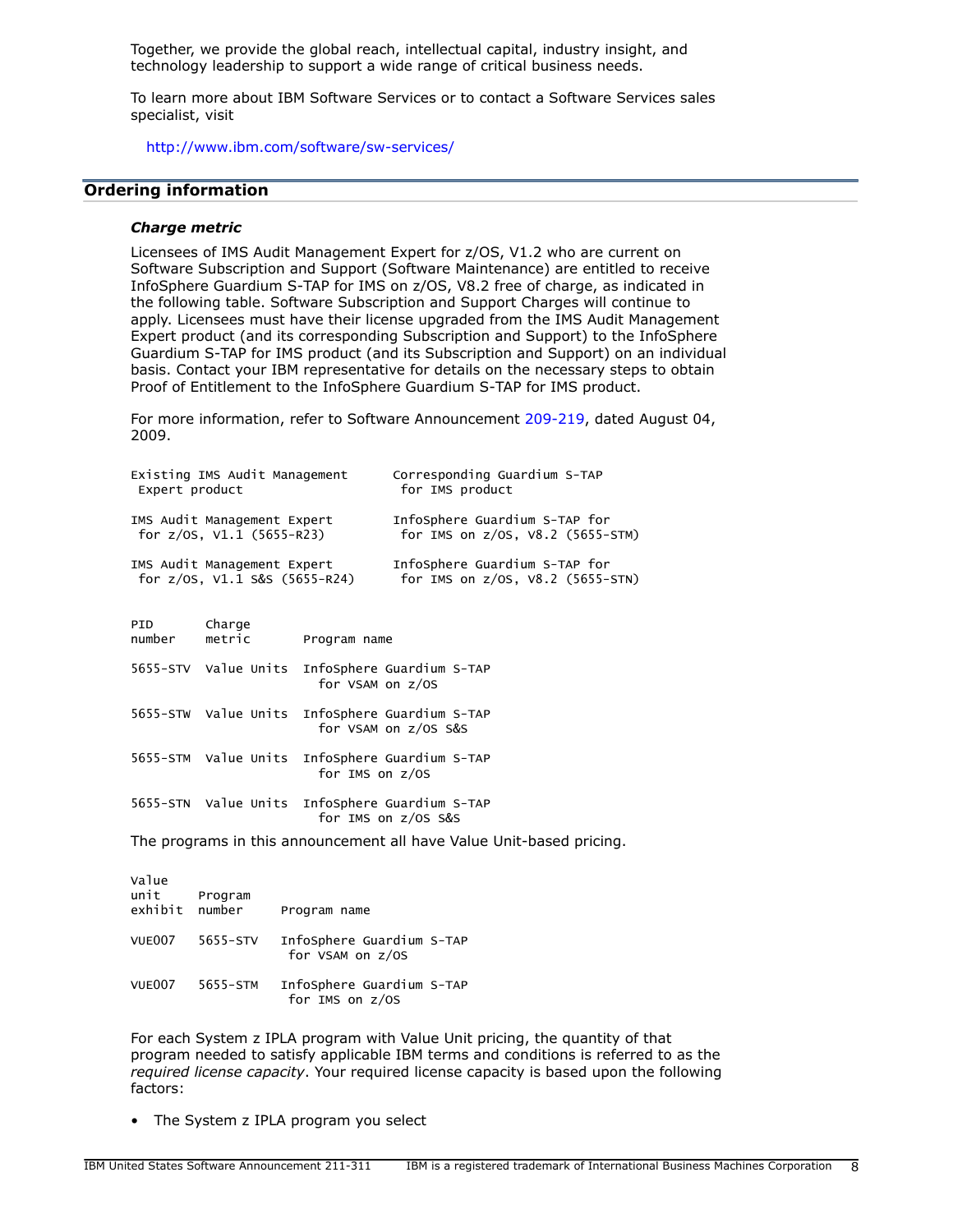- The applicable Value Unit Exhibit
- The applicable terms
- Whether your current mainframes are full capacity or sub-capacity

## Value Unit exhibit VUE007

|        | <b>MSUS</b><br>minimum | <b>MSUS</b><br>maximum | Value Units/MSU |
|--------|------------------------|------------------------|-----------------|
| Base   |                        |                        | 1               |
| Tier A | 4                      | 45                     | 0.45            |
| Tier B | 46                     | 175                    | 0.36            |
| Tier C | 176                    | 315                    | 0.27            |
| Tier D | 316                    |                        | ი >             |

Value Units for mainframes without MSU ratings:

Hardware Value Units/machine MP3000 H30 6

MP3000 H50 8 MP3000 H70 12 ESL models 2

#### Ordering example

The total number of Value Units is calculated according to the following example.

If your required license capacity is 1,500 MSUs for your selected System z IPLA product, the applicable Value Units would be:

Translation from MSUs to Value Units

|        | MSUS  |                      |      |                           | * Value Units/MSU = Value Units |
|--------|-------|----------------------|------|---------------------------|---------------------------------|
| Base   |       | *                    | 1.00 | $=$                       | 3.00                            |
| Tier A | 42    | ×.                   | .45  |                           | $= 18.90$                       |
| Tier B | 130   | $\boldsymbol{\star}$ | . 36 | $\mathbf{r} = \mathbf{r}$ | 46.80                           |
| Tier C | 140   | *                    | .27  |                           | $= 37.80$                       |
| Tier D | 1.185 | $\mathcal{R}$        | .20  |                           | $= 237.00$                      |
|        |       |                      |      |                           |                                 |

Total 1,500 343.50

When calculating the total number of Value Units, the sum is to be rounded up to the next integer.

#### *Basic license*

#### On/Off CoD

All products in this announcement are eligible for On/Off CoD with a temporary use charge calculated based on MSUs per-day usage.

Program name: InfoSphere Guardium S-TAP for VSAM on z/OS, V8.2 Program PID: 5655-STV Entitlement License option/ identifier Pricing metric Description S016T77 Basic OTC, per InfoSphere Guardium S-TAP MSU-day TUC for VSAM on z/OS Program name: InfoSphere Guardium S-TAP for IMS on z/OS, V8.2 Program PID: 5655-STM Entitlement License option/ Pricing metric Description S016T7F Basic OTC, per InfoSphere Guardium S-TAP for IMS on z/OS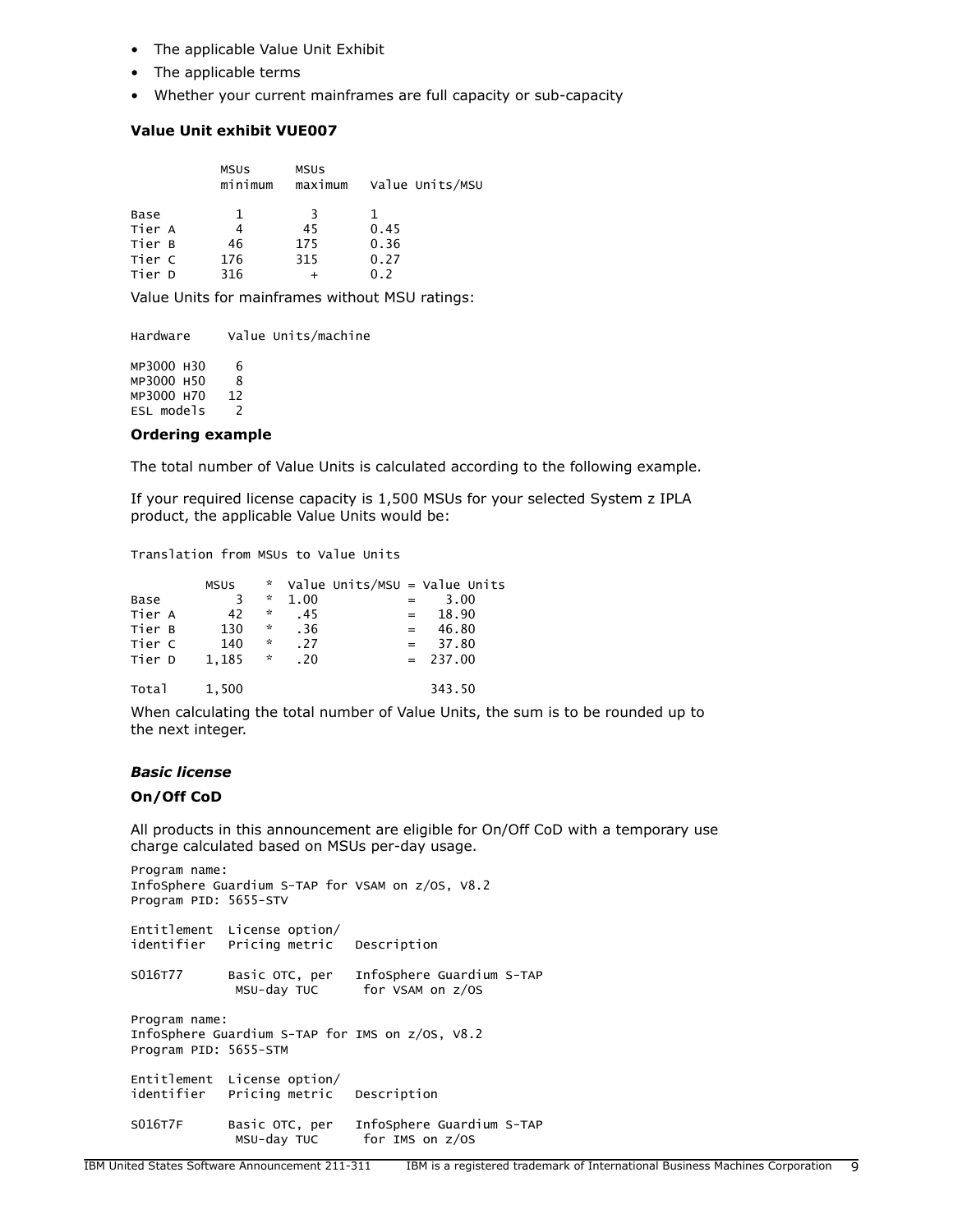To order, specify the program product number and the appropriate license or charge option. Also, specify the desired distribution medium. To suppress shipment of media, select the license-only option in CFSW.

Program name: InfoSphere Guardium S-TAP for VSAM on z/OS, V8.2 Program PID: 5655-STV Entitlement License option/ Pricing metric Description S016T77 Basic OTC, per InfoSphere Guardium S-TAP for VSAM on z/OS Orderable supply ID Language Distribution medium SO16T78 English 3590 tape Program name: InfoSphere Guardium S-TAP for IMS on z/OS, V8.2 Program PID: 5655-STM Entitlement License option/ identifier Pricing metric Description S016T7F Basic OTC, per InfoSphere Guardium S-TAP for IMS on z/OS Orderable supply ID Language Distribution medium SO16T7G English 3590 tape Program name: InfoSphere Guardium S-TAP for VSAM on z/OS S&S Subscription and Support PID: 5655-STW Entitlement License option/ identifier Pricing metric Description S016T7B Basic ASC, per InfoSphere Guardium S-TAP for VSAM on z/OS S&S SW S&S Per MSU SW S&S registration No charge, decline SW S&S Orderable supply ID Language Distribution medium SO16T7C English Hardcopy pub Program name: InfoSphere Guardium S-TAP for IMS on z/OS S&S Subscription and Support PID: 5655-STN Entitlement License option/ identifier Pricing metric Description -

S016T7J Basic ASC, per InfoSphere Guardium S-TAP Value Unit for IMS on z/OS S&S SW S&S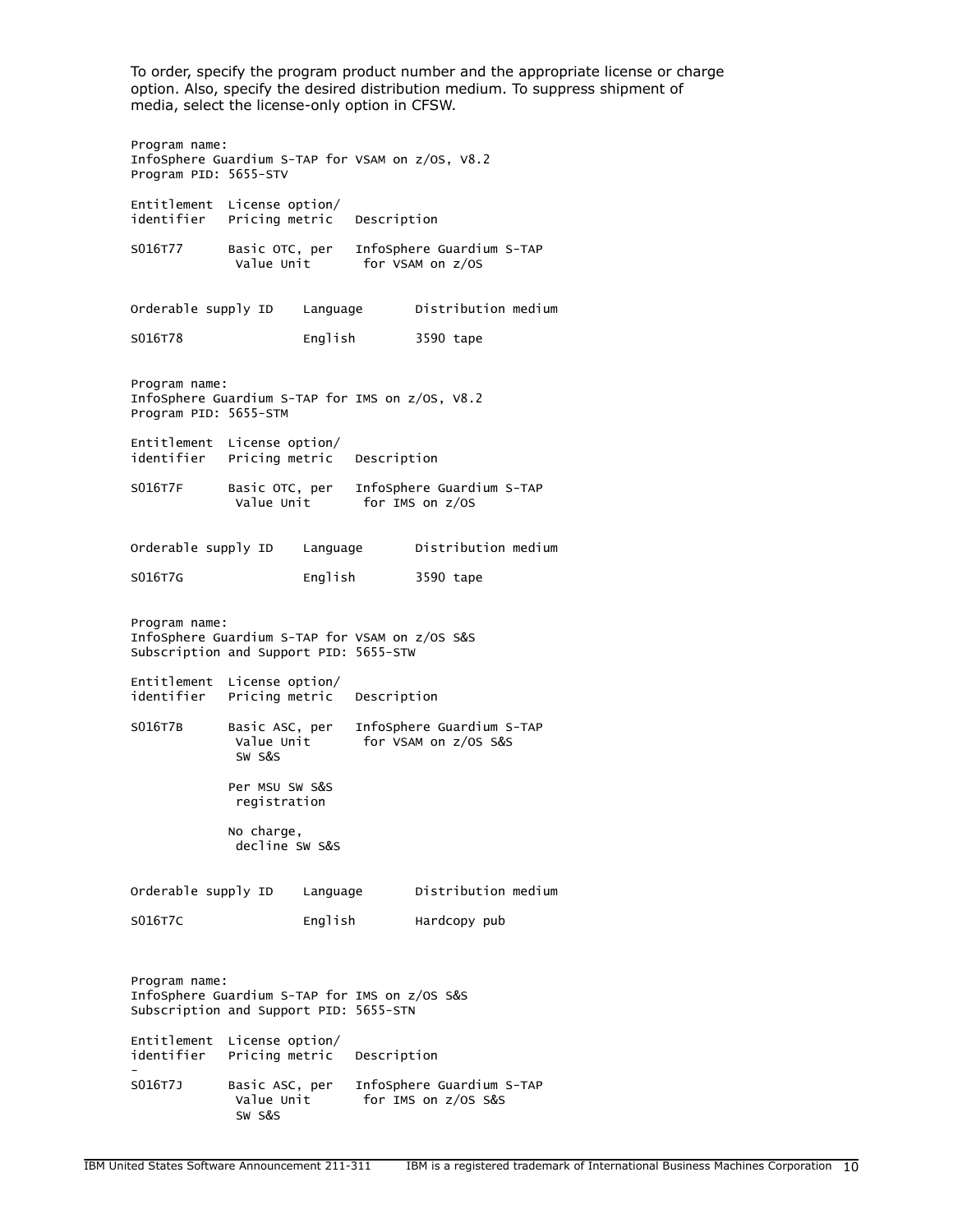Per MSU SW S&S registration

 No charge, decline SW S&S

Orderable supply ID Language Distribution medium SO16T7K English Hardcopy pub

## Subscription and Support

To receive voice technical support via telephone and future releases and versions at no additional charge, Subscription and Support must be ordered. The capacity of Subscription and Support (Value Units) must be the same as the capacity ordered for the product licenses.

To order, specify the Subscription and Support program number (PID) referenced above and the appropriate license or charge option.

IBM is also providing Subscription and Support for these products via a separately purchased offering under the terms of the IBM International Agreement for Acquisition of Software Maintenance. This offering:

- Includes and extends the support services provided in the base support to include technical support via telephone.
- Entitles you to future releases and versions, at no additional charge. Note that you are not entitled to new products.

When Subscription and Support is ordered, the charges will automatically renew annually unless cancelled by you.

The combined effect of the IPLA license and the Agreement for Acquisition of Software Maintenance gives you rights and support services comparable to those under the traditional ICA S/390® and System z license or its equivalent. To ensure that you continue to enjoy the level of support you are used to in the ICA business model, you must order both the license for the program and the support for the selected programs at the same Value Unit quantities.

#### *Single version charging*

To elect single version charging, you must notify and identify to IBM the prior program and replacement program, and the machine the programs are operating on.

#### Customized Offerings

Product deliverables are shipped only via CBPDO, ServerPac, and SystemPac®.

CBPDO and ServerPac are offered for Internet delivery in countries where ShopzSeries product ordering is available. Internet delivery reduces software delivery time and allows you to install software without the need to handle tapes. For more details on Internet delivery, refer to the ShopzSeries help information at

#### <http://www.software.ibm.com/ShopzSeries>

You choose the delivery method when you order the software. IBM recommends Internet delivery. In addition to Internet and DVD, the supported tape delivery options for CBPDO, ServerPac, and SystemPac, include: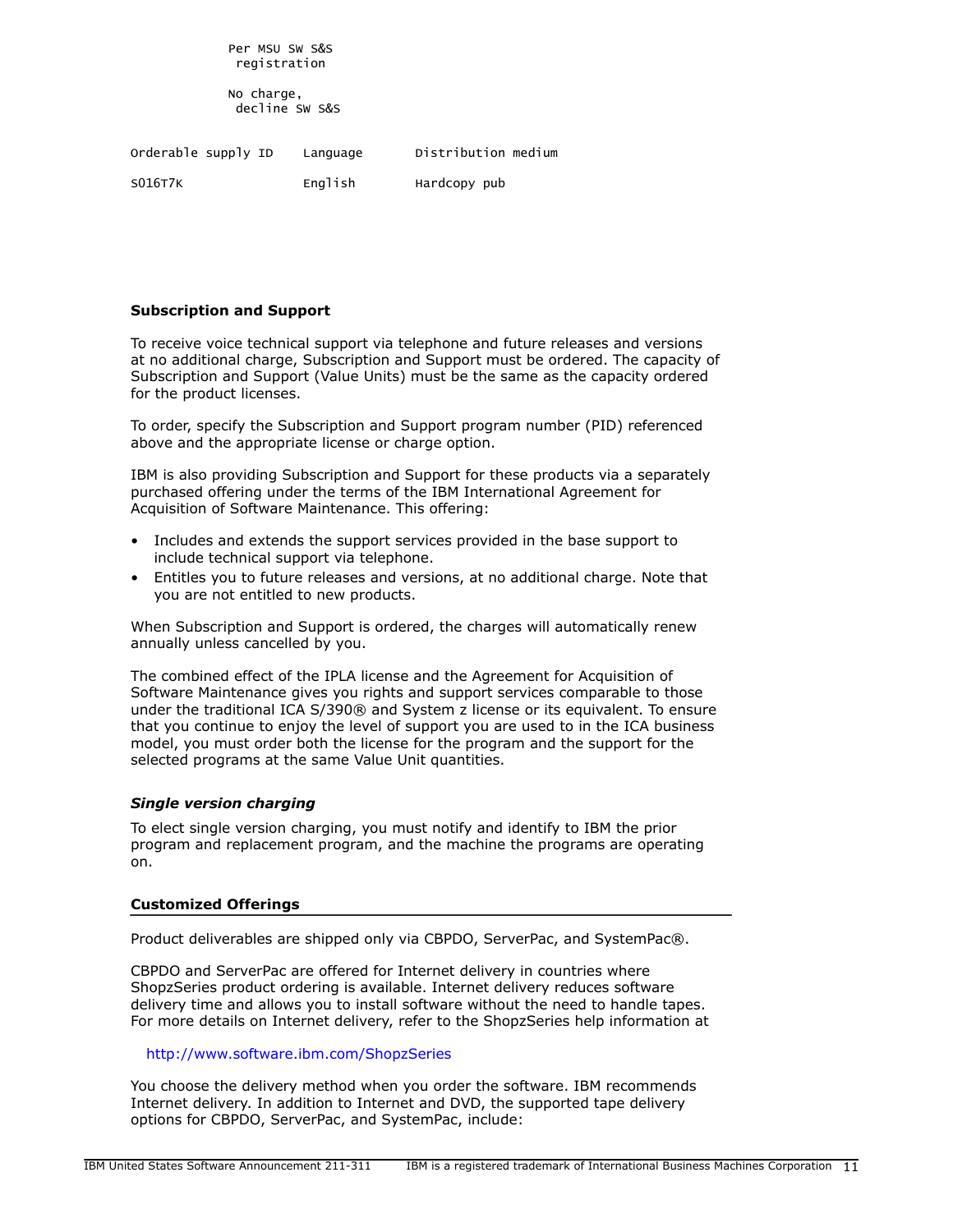- 3590
- 3592

Most products can be ordered in ServerPac and SystemPac the month following their availability on CBPDO. z/OS can be ordered via all three offerings at general availability. Production of software product orders will begin on the planned general availability date.

- CBPDO shipments will begin one week after general availability.
- ServerPac shipments will begin two weeks after general availability
- SystemPac shipments will begin four weeks after general availability due to additional customization, and data input verification.

# <span id="page-11-0"></span>Terms and conditions

The information provided in this announcement letter is for reference and convenience purposes only. The terms and conditions that govern any transaction with IBM are contained in the applicable contract documents such as the IBM International Program License Agreement, IBM International Passport Advantage® Agreement, and the IBM Agreement for Acquisition of Software Maintenance.

#### *Licensing*

IBM International Program License Agreement including the License Information document and Proof of Entitlement (PoE) govern your use of the program. PoEs are required for all authorized use.

This software license includes Software Subscription and Support (also referred to as Software Maintenance).

#### *Agreement for Acquisition of Software Maintenance*

The following agreement applies for Software Subscription and Support (Software Maintenance) and does not require customer signatures:

• IBM Agreement for Acquisition of Software Maintenance (Z125-6011)

These programs are licensed under the IBM Program License Agreement (IPLA) and the associated Agreement for Acquisition of Software Maintenance, which provide for support with ongoing access to releases and versions of the program. These programs have a one-time license charge for use of the program and an annual renewable charge for the enhanced support that includes telephone assistance (voice support for defects during normal business hours), as well as access to updates, releases, and versions of the program as long as support is in effect.

#### *License Information form numbers*

| Form<br>number | Product | number Product name                                    |
|----------------|---------|--------------------------------------------------------|
| GC19-3347      |         | 5655-STV InfoSphere Guardium S-TAP<br>for VSAM on z/OS |
| GC19-3345      |         | 5655-STM InfoSphere Guardium S-TAP<br>for IMS on z/OS  |

The programs' License Information will be available for review on the IBM Software License Agreement website

#### <http://www.ibm.com/software/sla/sladb.nsf>

#### *Limited warranty applies*

Yes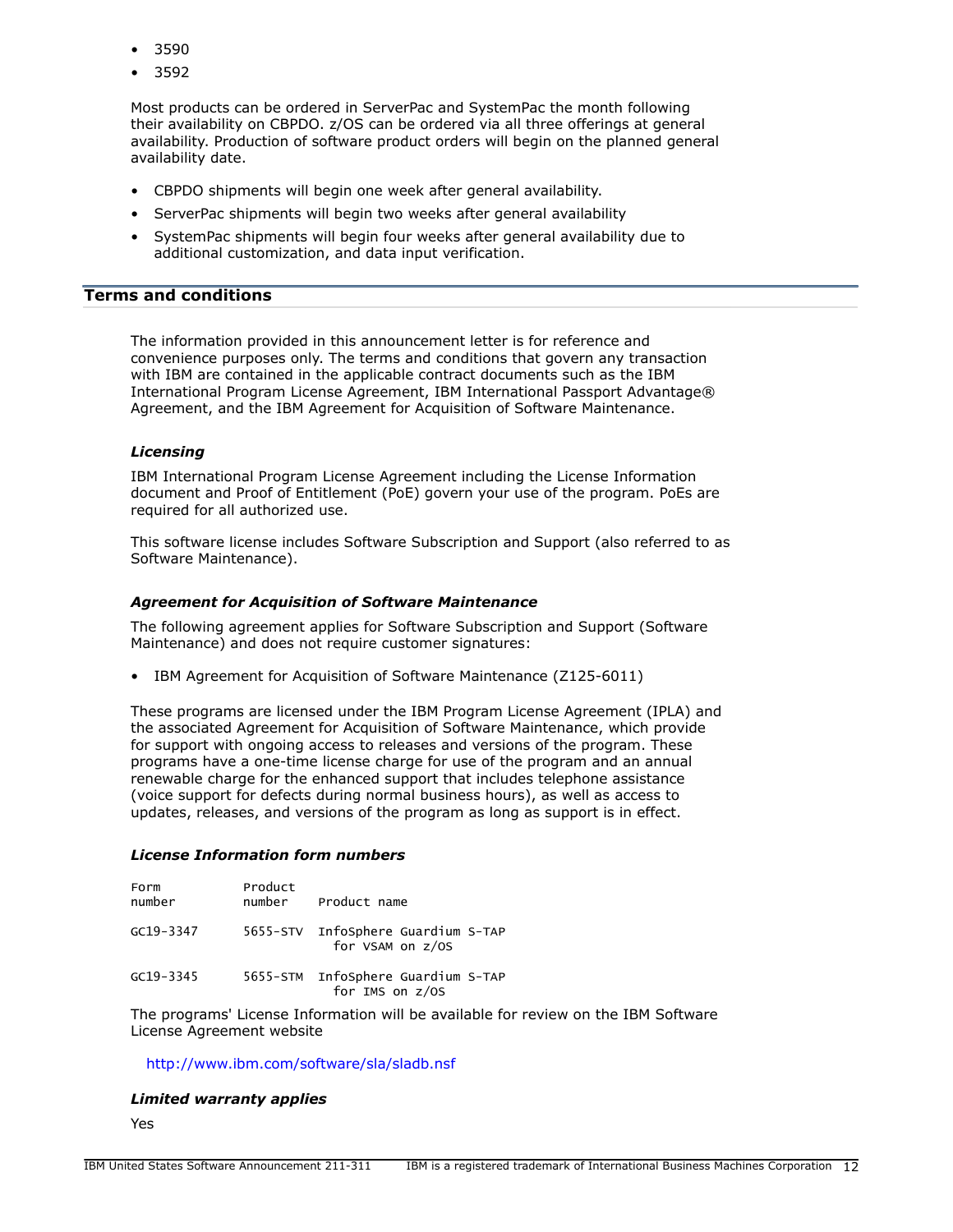## *Limited warranty*

IBM warrants that when the program is used in the specified operating environment, it will conform to its specifications. The warranty applies only to the unmodified portion of the program. IBM does not warrant uninterrupted or error-free operation of the program or that IBM will correct all program defects. You are responsible for the results obtained from the use of the program.

IBM provides you with access to IBM databases containing information on known program defects, defect corrections, restrictions, and bypasses at no additional charge. For further information, consult the IBM Software Support Handbook found at

#### <http://www.ibm.com/support/handbook>

IBM will maintain this information for at least one year after the original licensee acquires the program (warranty period).

## *Program support*

Enhanced support, called Subscription and Support, includes telephone assistance, as well as access to updates, releases, and versions of the program as long as support is in effect. You will be notified of discontinuance of support with 12 months' notice.

## *Money-back guarantee*

If for any reason you are dissatisfied with the program and you are the original licensee, you may obtain a refund of the amount you paid for it, if within 30 days of your invoice date you return the program and its PoE to the party from whom you obtained it. If you downloaded the program, you may contact the party from whom you acquired it for instructions on how to obtain the refund.

For clarification, note that for programs acquired under any of IBM's On/Off Capacity on Demand (On/Off CoD) software offerings, this term does not apply since these offerings apply to programs already acquired and in use by you.

## *Volume orders (IVO)*

No

## *Passport Advantage applies*

No

## *Usage restrictions*

Yes. For information on usage restrictions, refer to the License Information document that is available for each product on the IBM Software License Agreement website

<http://www.ibm.com/software/sla/sladb.nsf>

#### *Software Subscription and Support applies*

Yes. All distributed software licenses include Software Subscription and Support (also referred to as Software Maintenance) for a period of 12 months from the date of acquisition, providing a streamlined way to acquire IBM software and assure technical support coverage for all licenses. Extending coverage for a total of three years from date of acquisition may be elected.

While your Software Subscription and Support is in effect, IBM provides you assistance for your routine, short duration installation and usage (how-to) questions, and code-related questions. IBM provides assistance via telephone and, if available, electronic access, only to your information systems (IS) technical support personnel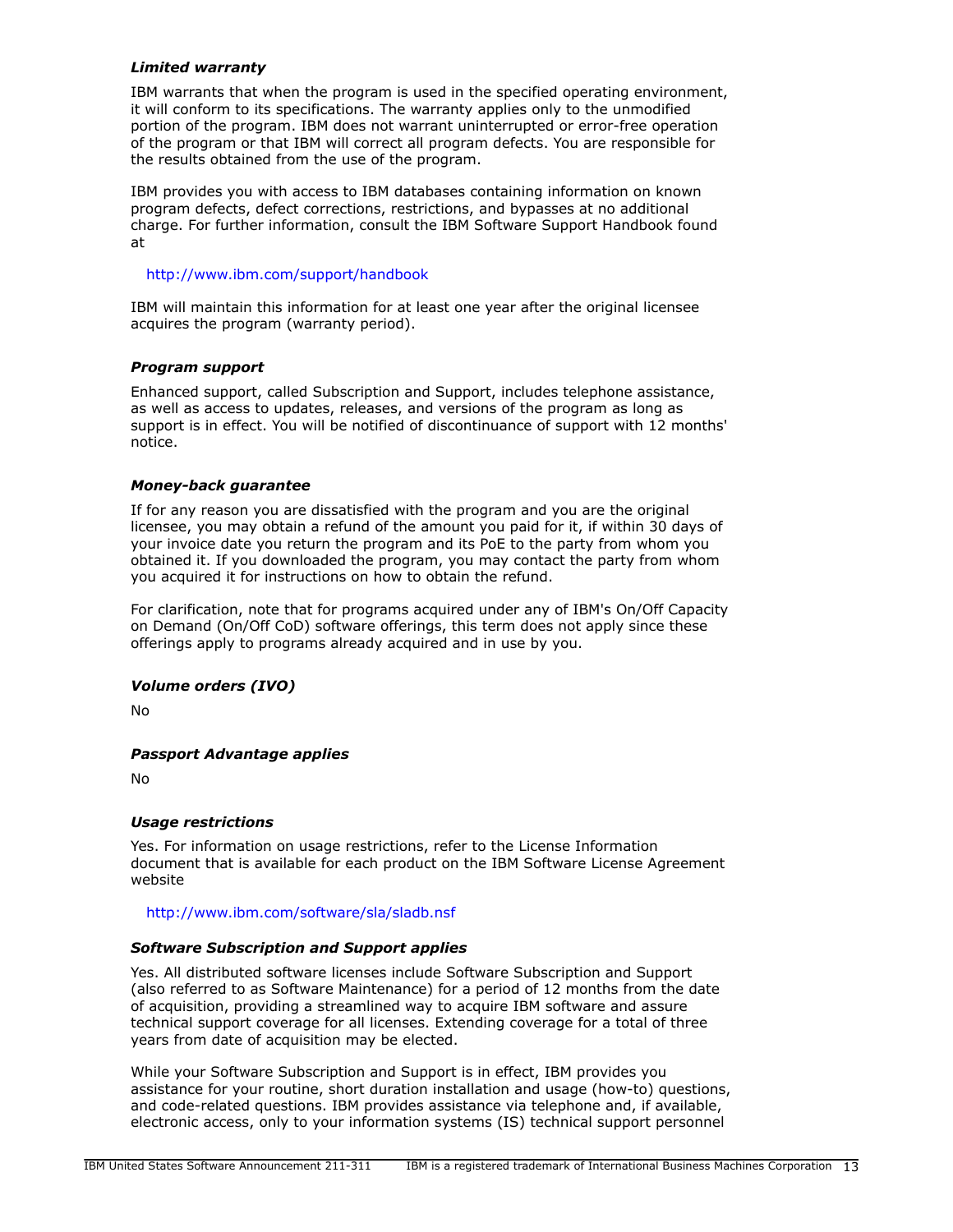during the normal business hours (published prime shift hours) of your IBM support center. (This assistance is not available to your end users.) IBM provides Severity 1 assistance 24 hours a day, every day of the year. For additional details, consult your IBM Software Support Handbook at

<http://www.ibm.com/support/handbook>

Software Subscription and Support does not include assistance for the design and development of applications, your use of programs in other than their specified operating environment, or failures caused by products for which IBM is not responsible under this agreement.

For more information about the Passport Advantage Agreement, visit the Passport Advantage website at

## <http://www.ibm.com/software/passportadvantage>

## *IBM Operational Support Services -- SoftwareXcel*

No

#### *System i Software Maintenance applies*

No

## *Variable charges apply*

No

## *Educational allowance available*

Yes. A 15% education allowance applies to qualified education institution customers.

#### Sub-capacity terms and conditions

For each System z IPLA program with Value Unit pricing, the quantity of that program needed to satisfy applicable IBM terms and conditions is referred to as the *required license capacity*. Your required license capacity is based upon the following factors:

- The System z IPLA program you select
- The applicable Value Unit Exhibit
- The applicable terms
- Whether your current mainframes are full capacity or sub-capacity

For more information on the Value Unit Exhibit for the System z IPLA program you selected, refer to the [Ordering information](#page-7-0) section.

| Program<br>number | Program name                                                      | Terms | Parent.<br>if applicable                                     |
|-------------------|-------------------------------------------------------------------|-------|--------------------------------------------------------------|
| 5655-STV          | InfoSphere Guardium z/OS-based<br>S-TAP for VSAM<br>on $z/0S$     |       |                                                              |
| 5655-STM          | InfoSphere Guardium Reference-based<br>S-TAP for IMS<br>on $z/0S$ |       | IMS $9$ for $z/0S$<br>IMS 10 for $z/0S$<br>IMS 11 for $z/0S$ |

## *Full-capacity mainframes*

In cases where full capacity is applicable, the following terms apply.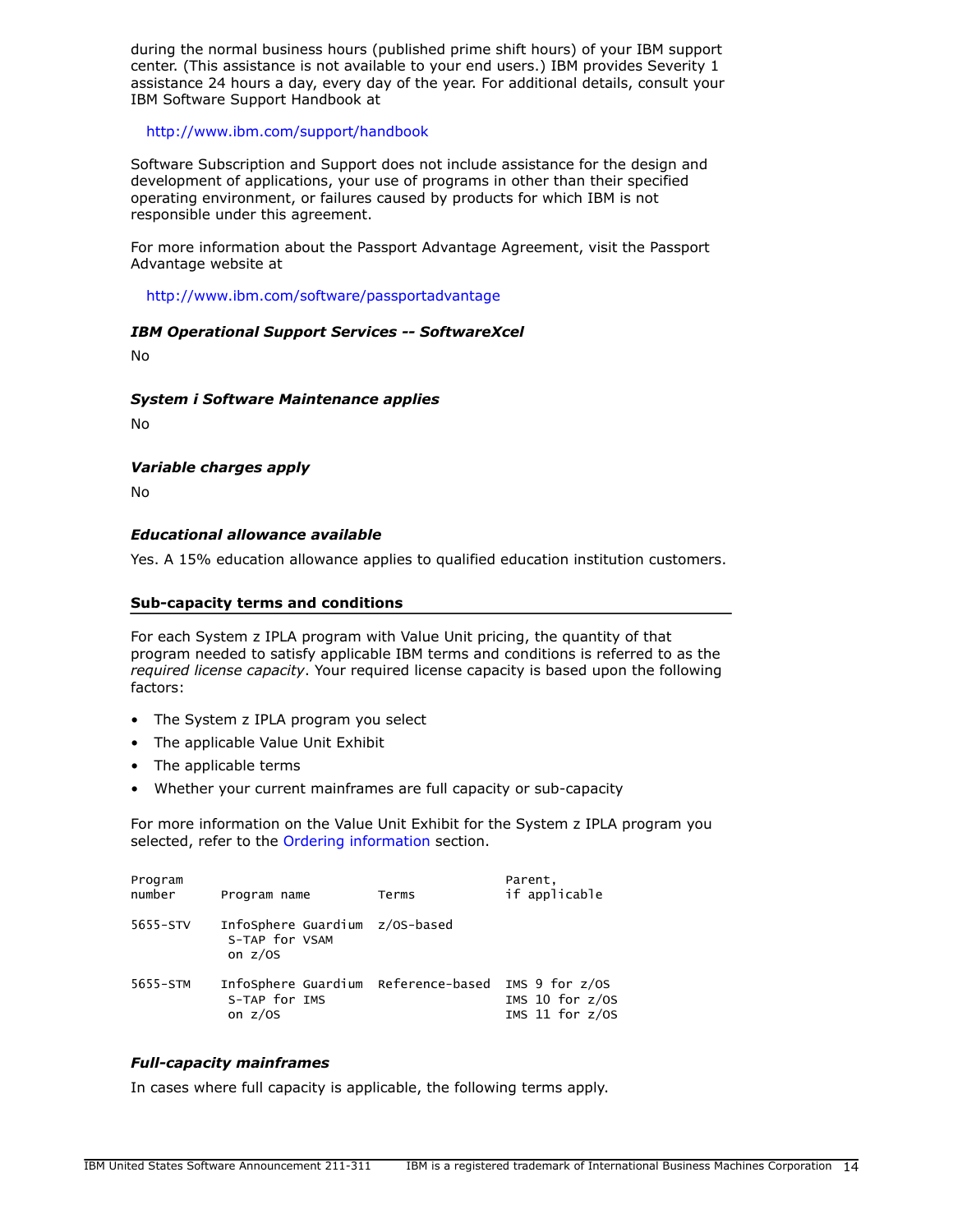Execution based, z/OS based, full machine based: The required capacity of a System z IPLA program with these terms equals the MSU-rated capacity of the machines where the System z IPLA program executes.

For more information on mainframe MSU-rated capacities, visit

<http://www-1.ibm.com/servers/eserver/zseries/library/swpriceinfo/>

Reference based: The required license capacity of a System z IPLA program with these terms equals the license capacity of the applicable monthly license charge (MLC) program. This MLC program is called the *parent program*.

## *Sub-capacity mainframes*

In cases where sub-capacity is applicable, the following terms apply.

Execution based: The required capacity of a System z IPLA sub-capacity program with these terms equals the capacity of the LPARs where the System z IPLA program executes.

z/OS based: The required license capacity of a System z IPLA program with these terms equals the license capacity of z/OS on the machines where the System z IPLA program executes.

Reference based: The required license capacity of a System z IPLA program with these terms equals the license capacity of the applicable monthly license charge (MLC) program. This MLC program is called the *parent program*.

Full machine based: The required license capacity of a System z IPLA program with full machine based terms equals the MSU-rated capacity of the machines where the System z IPLA program executes.

For more information on mainframe MSU-rated capacities, refer to *The IBM System z Machines Exhibit*, Z125-3901, or visit the Mainframes section of the System z Exhibits website

## <http://ibm.com/zseries/library/swpriceinfo/>

For additional information for products with reference-based terms, System z IPLA sub-capacity programs with reference-based terms adds value to the parent program across the environment, regardless of where in the environment the System z IPLA program executes.

An environment is defined as either a single or stand-alone machine or a qualified Parallel Sysplex®. You may have one or more different environments across the enterprise. To determine the required license capacity for each System z IPLA program with referenced-based terms, each environment should be assessed separately.

When a System z IPLA sub-capacity program with reference-based terms is used in a qualified Parallel Sysplex environment, the required license capacity of the System z IPLA program must equal with the license capacity of the parent program across the Parallel Sysplex. Qualified Parallel Sysplex refers to one:

• Where MLC pricing is aggregated across the sysplex

## *Sub-capacity eligibility*

To be eligible for sub-capacity charging on select System z IPLA programs, you must first implement and comply with all terms of either sub-capacity Workload License Charges (WLC) or sub-capacity Entry Workload License Charges (EWLC). To implement sub-capacity WLC or EWLC, a machine must be System z (or equivalent). On that machine:

• All instances of the OS/390® operating system must be migrated to the z/OS operating systems.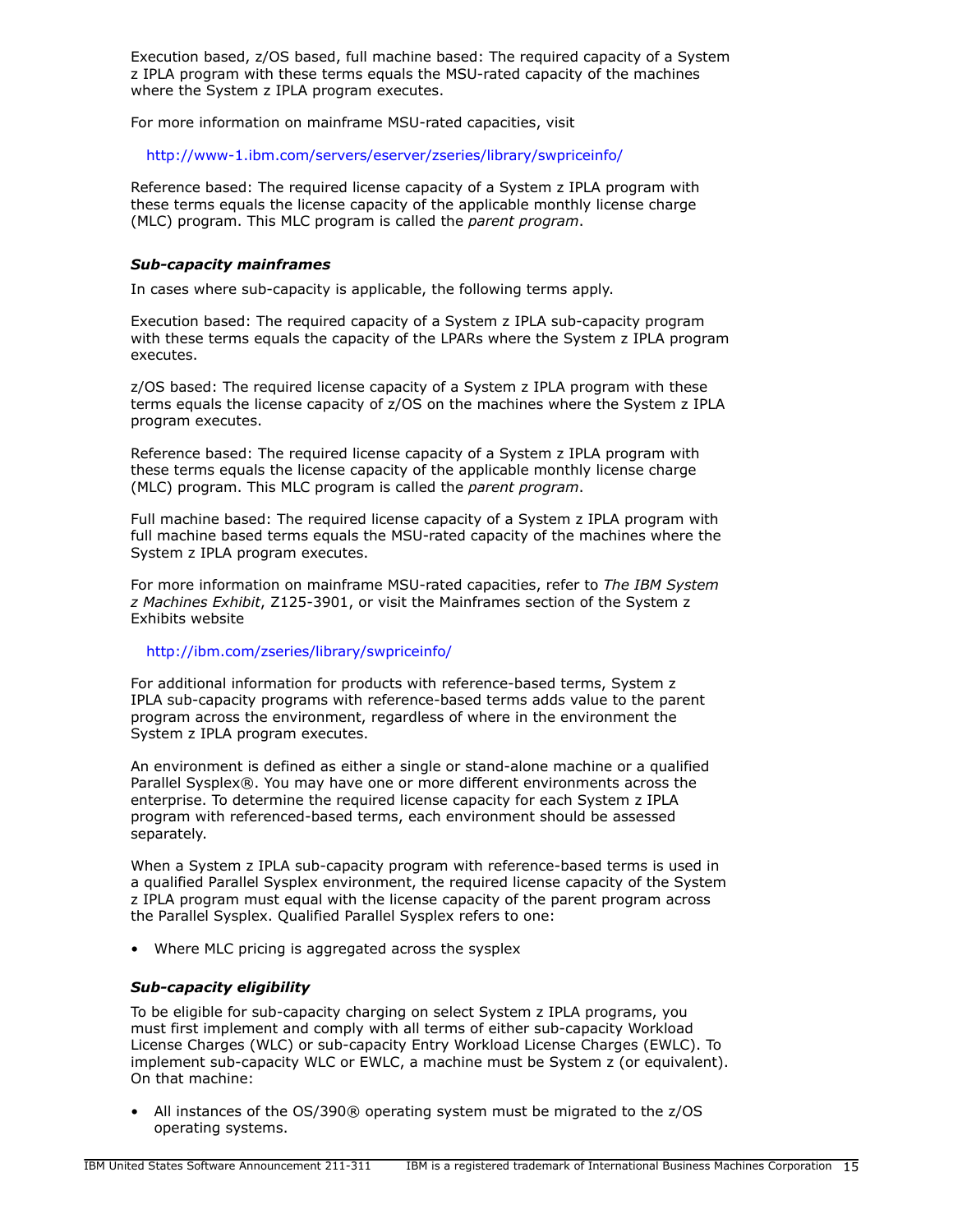- Any licenses for the OS/390 operating system must be discontinued.
- All instances of the z/OS operating systems must be running in z/Architecture® (64-bit) mode.

For that machine, you must create and submit a Sub-Capacity Report to IBM each month. Sub-Capacity Reports must be generated using the Sub-Capacity Reporting Tool (SCRT). For additional information or to obtain a copy of SCRT, visit the System z Software Pricing website

<http://ibm.com/zseries/swprice>

You must comply with all of the terms of the WLC or EWLC offering, whichever is applicable:

- The complete terms and conditions of sub-capacity WLC are defined in the IBM Customer Agreement - Attachment for System z Workload License Charges (Z125-6516).
- The complete terms and conditions for sub-capacity EWLC are defined in the IBM Customer Agreement - Attachment for IBM System z 890 and 800 License Charges (Z125-6587).

Additionally, you must sign and comply with the terms and conditions specified in the amendment to the IPLA contract - *Amendment for IBM System z9® and System z Programs Sub-Capacity Pricing* (Z125-6929). Once the amendment is signed, the terms in the amendment replace any and all previous System z IPLA sub-capacity terms and conditions.

## Sub-capacity utilization determination

Sub-capacity utilization is determined based on the utilization of an eligible operating system and machine (for example, z/OS running in z/Architecture (64 bit) mode on a System z (or equivalent) server).

Sub-capacity utilization is determined based on the utilization of a sub-capacity eligible reference product and machine.

## On/Off Capacity on Demand (CoD)

To be eligible for On/Off CoD pricing, you must be enabled for temporary capacity on the corresponding hardware, and the required contract, Attachment for IBM System z On/Off Capacity on Demand (Z125-7883) must be signed prior to use.

## IBM Electronic Services

IBM has transformed its delivery of hardware and software support services to help you achieve higher system availability. Electronic Services is a web-enabled solution that offers an exclusive, no-additional-charge enhancement to the service and support available for IBM servers. These services are designed to provide the opportunity for greater system availability with faster problem resolution and preemptive monitoring. Electronic Services comprises two separate, but complementary, elements: Electronic Services news page and Electronic Services Agent.

The Electronic Services news page is a single Internet entry point that replaces the multiple entry points traditionally used to access IBM Internet services and support. The news page enables you to gain easier access to IBM resources for assistance in resolving technical problems.

The Electronic Service Agent $T^M$  is no-additional-charge software that resides on your server. It monitors events and transmits system inventory information to IBM on a periodic, client-defined timetable. The Electronic Service Agent automatically reports hardware problems to IBM. Early knowledge about potential problems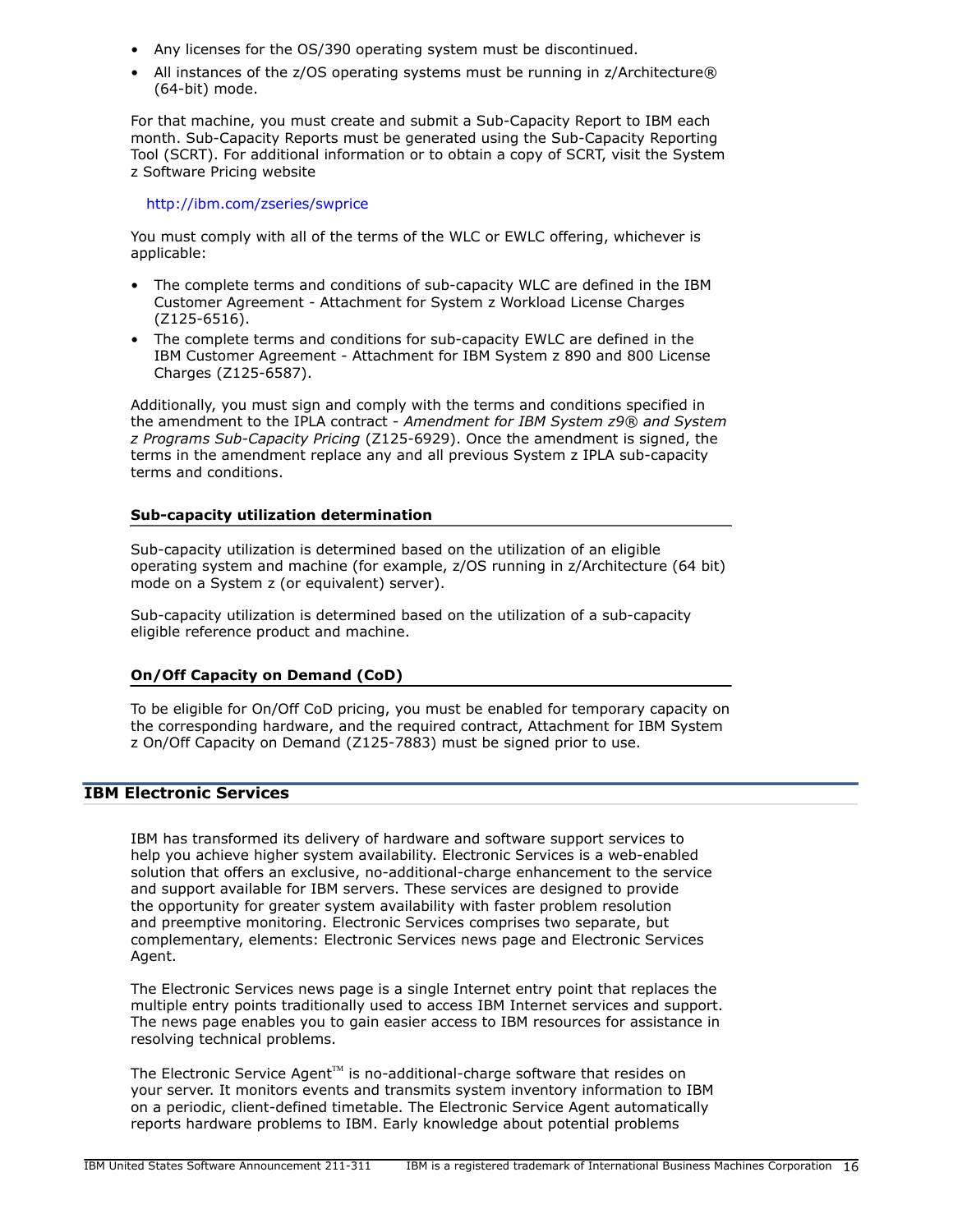enables IBM to deliver proactive service that may result in higher system availability and performance. In addition, information collected through the Service Agent is made available to IBM service support representatives when they help answer your questions or diagnose problems. Installation and use of IBM Electronic Service Agent for problem reporting enables IBM to provide better support and service for your IBM server.

To learn how Electronic Services can work for you, visit

<http://www.ibm.com/support/electronic>

# <span id="page-16-0"></span>**Prices**

Information on charges is available at

<http://www.ibm.com/support>

Choose the option entitled Purchase/upgrade tools.

Program name: InfoSphere Guardium S-TAP for VSAM on z/OS, V8.2 Program PID: 5655-STV Entitlement License option/ identifier Pricing metric Description S016T77 Basic OTC, per InfoSphere Guardium S-TAP Value Unit for VSAM on z/OS Basic OTC, per MSU-day TUC Program name: InfoSphere Guardium S-TAP for IMS on z/OS, V8.2 Program PID: 5655-STM Entitlement License option/ identifier Pricing metric Description S016T7F Basic OTC, per InfoSphere Guardium S-TAP Value Unit for IMS on z/OS Basic OTC, per MSU-day TUC Program name: InfoSphere Guardium S-TAP for VSAM on z/OS S&S Subscription and Support PID: 5655-STW Entitlement License option/ identifier Pricing metric Description S016T7B Basic ASC, per InfoSphere Guardium S-TAP Value Unit for VSAM on z/OS S&S Per MSU SW S&S registration No charge, decline SW S&S Program name: InfoSphere Guardium S-TAP for IMS on z/OS S&S Subscription and Support PID: 5655-STN Entitlement License option/ identifier Pricing metric Description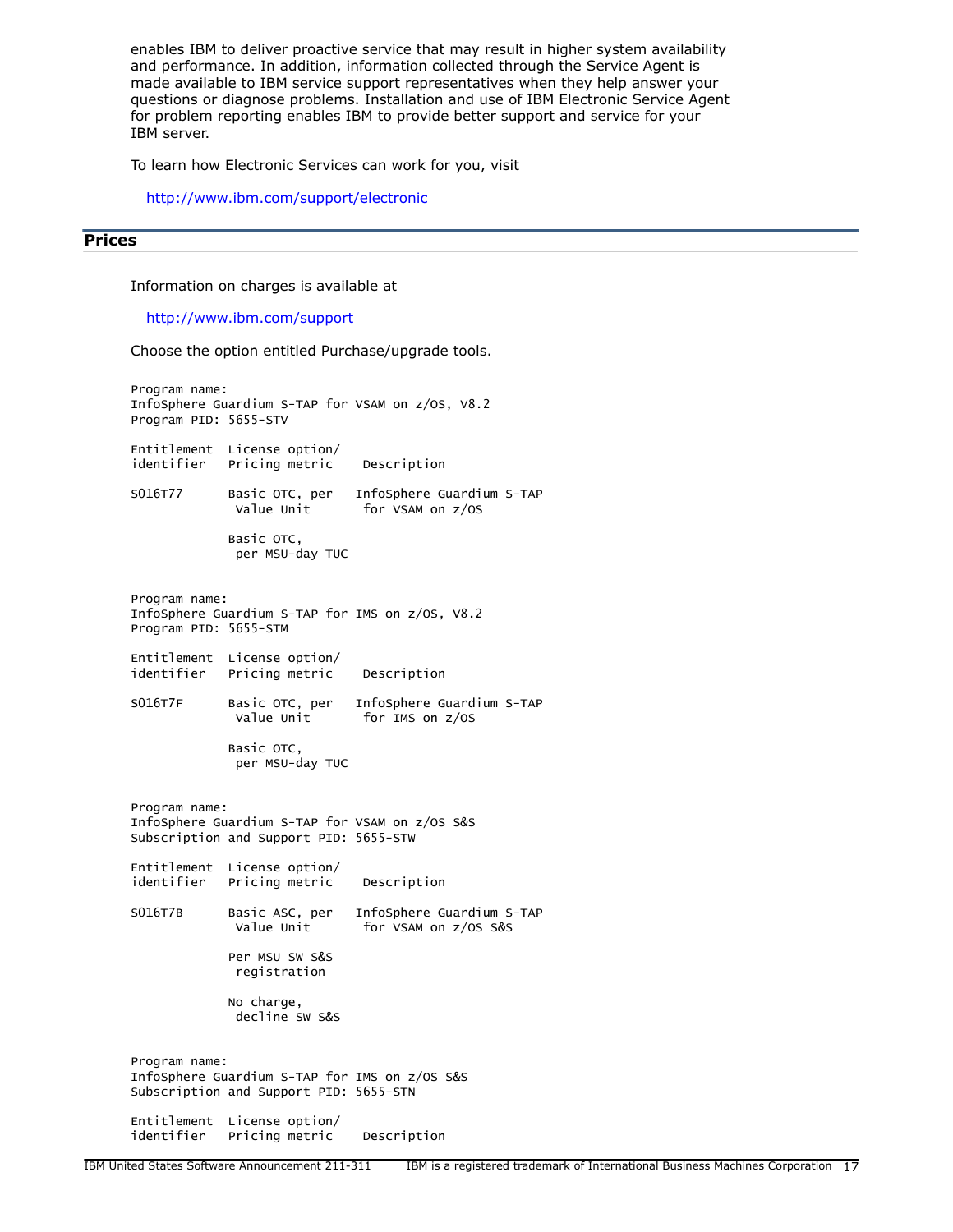S016T7J Basic ASC, per InfoSphere Guardium S-TAP Value Unit for IMS on z/OS S&S

> Per MSU SW S&S registration

 No charge, decline SW S&S

#### IBM Global Financing

IBM Global Financing offers competitive financing to credit-qualified customers to assist them in acquiring IT solutions. Offerings include financing for IT acquisition, including hardware, software, and services, from both IBM and other manufacturers or vendors. Offerings (for all customer segments: small, medium, and large enterprise), rates, terms, and availability can vary by country. Contact your local IBM Global Financing organization or visit

#### <http://www-03.ibm.com/financing/us/index.html>

IBM Global Financing offerings are provided through IBM Credit LLC in the United States, and other IBM subsidiaries and divisions worldwide to qualified commercial and government customers. Rates are based on a customer's credit rating, financing terms, offering type, equipment type, and options, and may vary by country. Other restrictions may apply. Rates and offerings are subject to change, extension, or withdrawal without notice.

Financing from IBM Global Financing helps you preserve cash and credit lines, enables more technology acquisition within current budget limits, permits accelerated implementation of economically attractive new technologies, offers payment and term flexibility, and can help match project costs to projected benefits. Financing is available worldwide for credit-qualified customers.

# <span id="page-17-0"></span>Order now

To order, contact the Americas Call Centers or your local IBM representative, or your IBM Business Partner.

To identify your local IBM representative or IBM Business Partner, call 800-IBM-4YOU (426-4968).

```
Phone: 800-IBM-CALL (426-2255)
Fax: 800-2IBM-FAX (242-6329)
For IBM representative: callserv@ca.ibm.com
For IBM Business Partner: pwswna@us.ibm.com
Mail: IBM Teleweb Customer Support
            ibm.com® Sales Execution Center, Americas North
            3500 Steeles Ave. East, Tower 3/4
            Markham, Ontario
            Canada
            L3R 2Z1
```
Reference: LE001

The Americas Call Centers, our national direct marketing organization, can add your name to the mailing list for catalogs of IBM products.

Note: Shipments will begin after the planned availability date.

#### *Trademarks*

S-TAP, IMS and Electronic Service Agent are trademarks of IBM Corporation in the United States, other countries, or both.

InfoSphere, Guardium, z/OS, RACF, IBM, System z, PartnerWorld, S/390, SystemPac, Passport Advantage, Parallel Sysplex, OS/390, z/Architecture, System